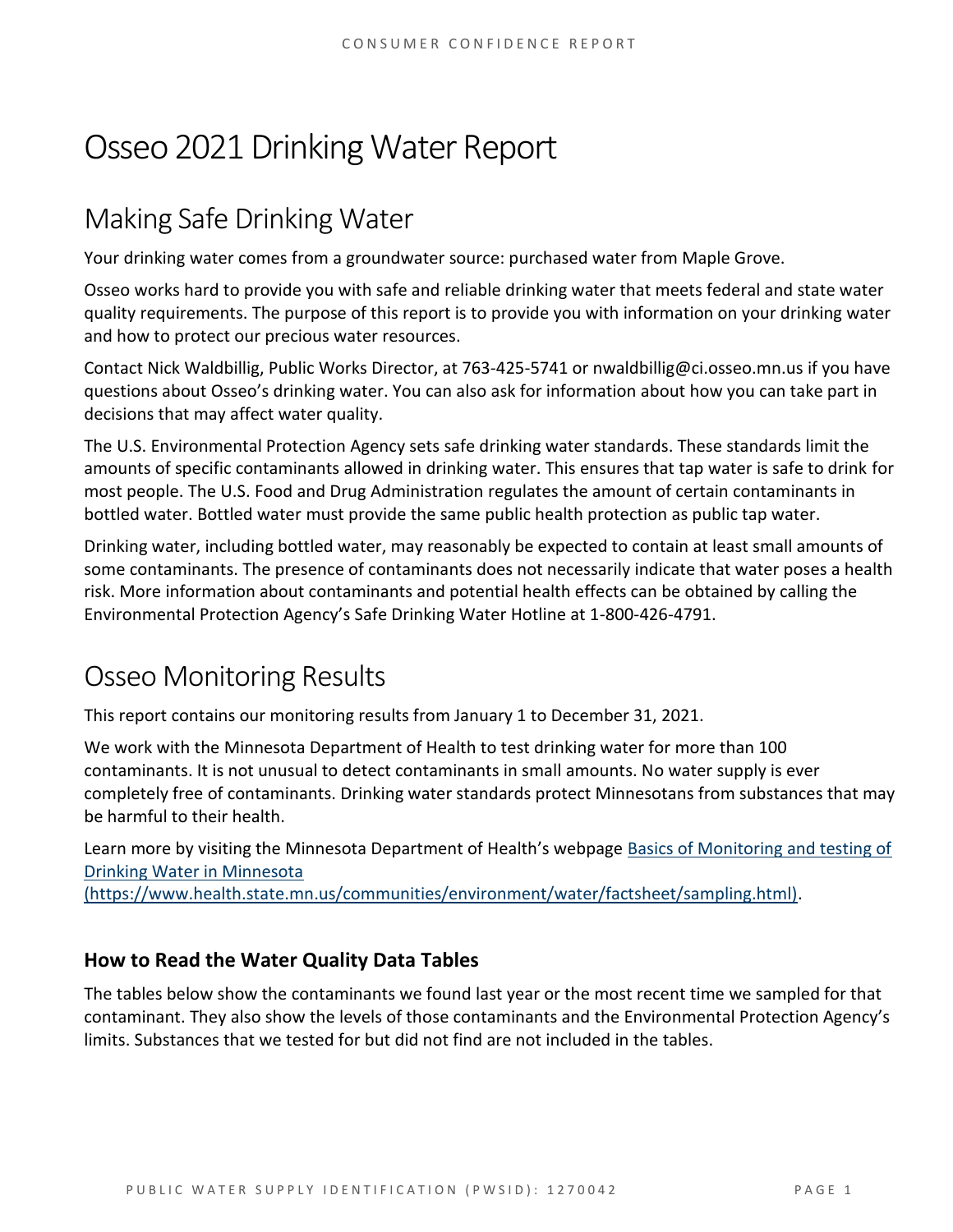We sample for some contaminants less than once a year because their levels in water are not expected to change from year to year. If we found any of these contaminants the last time we sampled for them, we included them in the tables below with the detection date.

We may have done additional monitoring for contaminants that are not included in the Safe Drinking Water Act. To request a copy of these results, call the Minnesota Department of Health at 651-201-4700 between 8:00 a.m. and 4:30 p.m., Monday through Friday.

Some contaminants are monitored regularly throughout the year, and rolling (or moving) annual averages are used to manage compliance. Because of this averaging, there are times where the Range of Detected Test Results for the calendar year is lower than the Highest Average or Highest Single Test Result, because it occurred in the previous calendar year.

#### **Definitions**

- AL (Action Level): The concentration of a contaminant which, if exceeded, triggers treatment or other requirements which a water system must follow.
- **EPA:** Environmental Protection Agency
- **MCL (Maximum contaminant level)**: The highest level of a contaminant that is allowed in drinking water. MCLs are set as close to the MCLGs as feasible using the best available treatment technology.
- **MCLG (Maximum contaminant level goal)**: The level of a contaminant in drinking water below which there is no known or expected risk to health. MCLGs allow for a margin of safety.
- **MRDL (Maximum residual disinfectant level):** The highest level of a disinfectant allowed in drinking water. There is convincing evidence that addition of a disinfectant is necessary for control of microbial contaminants.
- **MRDLG (Maximum residual disinfectant level goal)**: The level of a drinking water disinfectant below which there is no known or expected risk to health. MRDLGs do not reflect the benefits of the use of disinfectants to control microbial contaminants.
- **N/A (Not applicable)**: Does not apply.
- **ppb (parts per billion)**: One part per billion in water is like one drop in one billion drops of water, or about one drop in a swimming pool. ppb is the same as micrograms per liter ( $\mu$ g/l).
- **ppm (parts per million)**: One part per million is like one drop in one million drops of water, or about one cup in a swimming pool. ppm is the same as milligrams per liter (mg/l).
- **PWSID: Public water system identification.**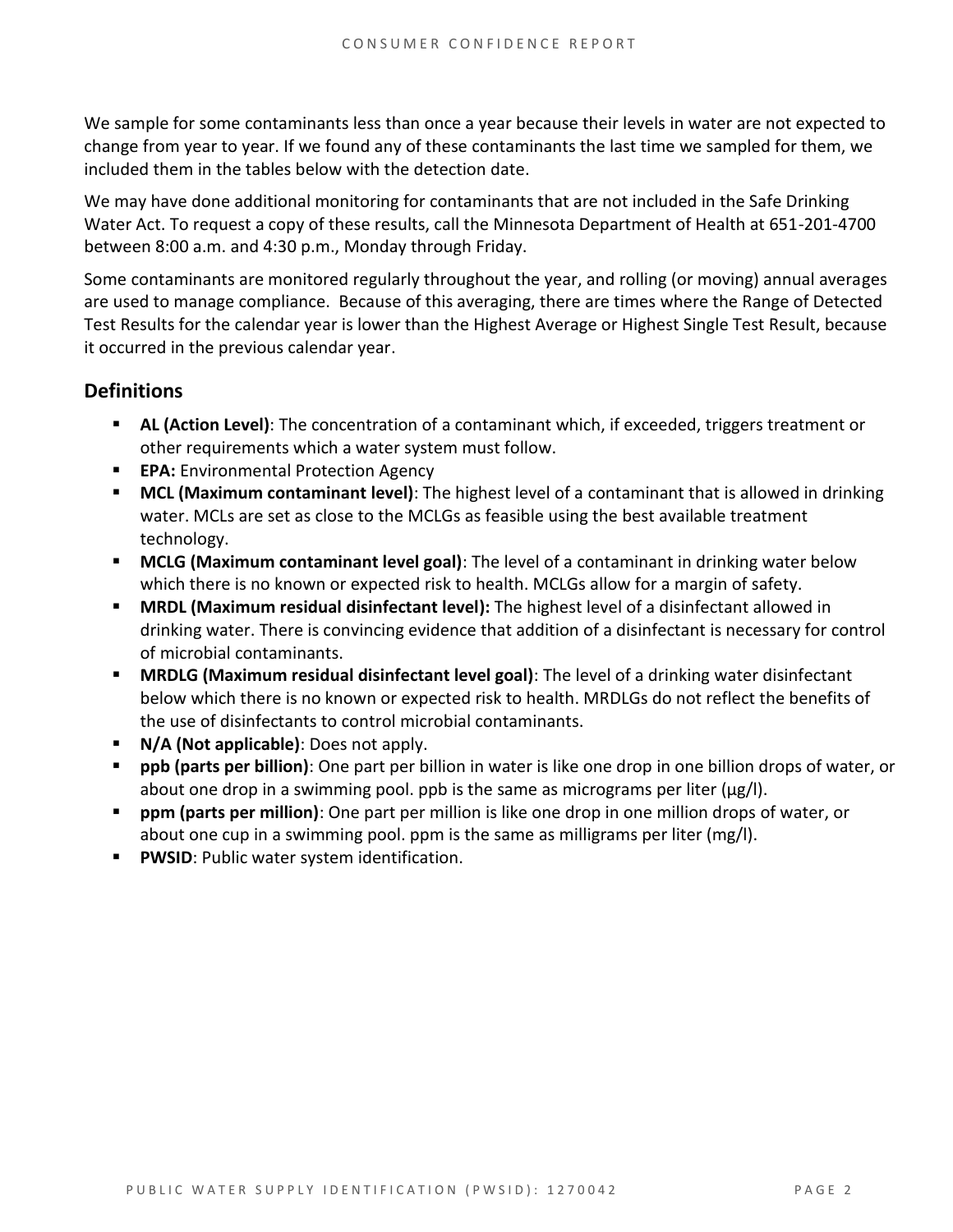## **Monitoring Results – Regulated Substances**

| LEAD AND COPPER - Tested at customer taps.                   |                                         |                                           |                                                   |                                                                             |                  |                                        |  |  |  |  |
|--------------------------------------------------------------|-----------------------------------------|-------------------------------------------|---------------------------------------------------|-----------------------------------------------------------------------------|------------------|----------------------------------------|--|--|--|--|
| <b>Contaminant</b> (Date, if<br>sampled in previous<br>year) | EPA's<br><b>Ideal</b><br>Goal<br>(MCLG) | EPA's<br><b>Action</b><br>Level           | 90% of<br><b>Results Were</b><br><b>Less Than</b> | <b>Number</b><br><b>of</b><br><b>Homes</b><br>with<br>High<br><b>Levels</b> | <b>Violation</b> | <b>Typical Sources</b>                 |  |  |  |  |
| Lead                                                         | 0 ppb                                   | 90% of<br>homes<br>less than<br>15 ppb    | $1.2$ ppb                                         | 0 out of<br>10                                                              | NO.              | Corrosion of<br>household<br>plumbing. |  |  |  |  |
| Copper                                                       | 0 ppm                                   | 90% of<br>homes<br>less than<br>$1.3$ ppm | $0.72$ ppm                                        | 0 out of<br>10                                                              | NO               | Corrosion of<br>household<br>plumbing. |  |  |  |  |

| <b>CONTAMINANTS RELATED TO DISINFECTION - Tested in drinking water.</b> |                                               |                                    |                                                                                              |                                                    |                  |                                                  |  |  |  |  |
|-------------------------------------------------------------------------|-----------------------------------------------|------------------------------------|----------------------------------------------------------------------------------------------|----------------------------------------------------|------------------|--------------------------------------------------|--|--|--|--|
| <b>Substance (Date, if</b><br>sampled in previous<br>year)              | <b>EPA's Ideal</b><br>Goal (MCLG<br>or MRDLG) | EPA's<br>Limit<br>(MCL or<br>MRDL) | <b>Highest</b><br><b>Average or</b><br><b>Highest</b><br><b>Single Test</b><br><b>Result</b> | Range of<br><b>Detected</b><br><b>Test Results</b> | <b>Violation</b> | <b>Typical Sources</b>                           |  |  |  |  |
| <b>Total</b><br><b>Trihalomethanes</b><br>(TTHMs)                       | N/A                                           | 80 ppb                             | 36 ppb                                                                                       | N/A                                                | NO.              | By-product of<br>drinking water<br>disinfection. |  |  |  |  |
| <b>Total Haloacetic</b><br>Acids (HAA)                                  | N/A                                           | 60 ppb                             | $1.9$ ppb                                                                                    | N/A                                                | NO.              | By-product of<br>drinking water<br>disinfection. |  |  |  |  |
| <b>Total Chlorine</b>                                                   | $4.0$ ppm                                     | $4.0$ ppm                          | 1.71 ppm                                                                                     | $1.56 - 1.85$<br>ppm                               | NO.              | Water additive<br>used to control<br>microbes.   |  |  |  |  |

Total HAA refers to HAA5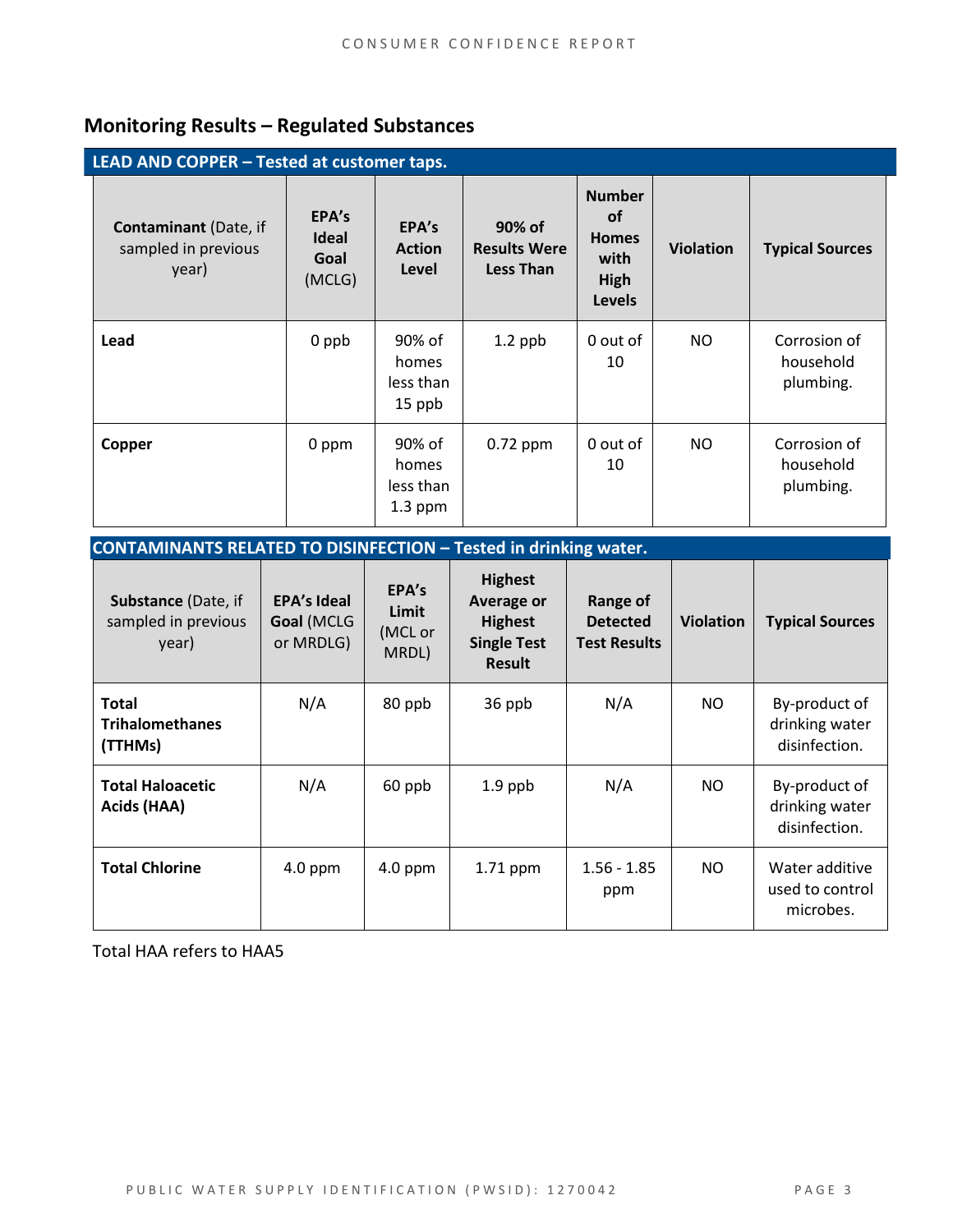## **Some People Are More Vulnerable to Contaminants in Drinking Water**

Some people may be more vulnerable to contaminants in drinking water than the general population. Immuno-compromised persons such as persons with cancer undergoing chemotherapy, persons who have undergone organ transplants, people with HIV/AIDS or other immune system disorders, some elderly, and infants can be particularly at risk from infections. The developing fetus and therefore pregnant women may also be more vulnerable to contaminants in drinking water. These people or their caregivers should seek advice about drinking water from their health care providers. EPA/Centers for Disease Control (CDC) guidelines on appropriate means to lessen the risk of infection by *Cryptosporidium* and other microbial contaminants are available from the Safe Drinking Water Hotline at 1-800-426-4791.

## Learn More about Your Drinking Water

## **Drinking Water Sources**

Minnesota's primary drinking water sources are groundwater and surface water. Groundwater is the water found in aquifers beneath the surface of the land. Groundwater supplies 75 percent of Minnesota's drinking water. Surface water is the water in lakes, rivers, and streams above the surface of the land. Surface water supplies 25 percent of Minnesota's drinking water.

Contaminants can get in drinking water sources from the natural environment and from people's daily activities. There are five main types of contaminants in drinking water sources.

- **Microbial contaminants,** such as viruses, bacteria, and parasites. Sources include sewage treatment plants, septic systems, agricultural livestock operations, pets, and wildlife.
- Inorganic contaminants include salts and metals from natural sources (e.g. rock and soil), oil and gas production, mining and farming operations, urban stormwater runoff, and wastewater discharges.
- **Pesticides and herbicides** are chemicals used to reduce or kill unwanted plants and pests. Sources include agriculture, urban stormwater runoff, and commercial and residential properties.
- **Organic chemical contaminants** include synthetic and volatile organic compounds. Sources include industrial processes and petroleum production, gas stations, urban stormwater runoff, and septic systems.
- Radioactive contaminants such as radium, thorium, and uranium isotopes come from natural sources (e.g. radon gas from soils and rock), mining operations, and oil and gas production.

The Minnesota Department of Health provides information about your drinking water source(s) in a source water assessment, including:

- How Osseo is protecting your drinking water source(s);
- Nearby threats to your drinking water sources;
- How easily water and pollution can move from the surface of the land into drinking water sources, based on natural geology and the way wells are constructed.

Find your source water assessment at [Source Water Assessments](https://www.health.state.mn.us/communities/environment/water/swp/swa)  [\(https://www.health.state.mn.us/communities/environment/water/swp/swa\)](https://www.health.state.mn.us/communities/environment/water/swp/swa) or call 651-201-4700 between 8:00 a.m. and 4:30 p.m., Monday through Friday.